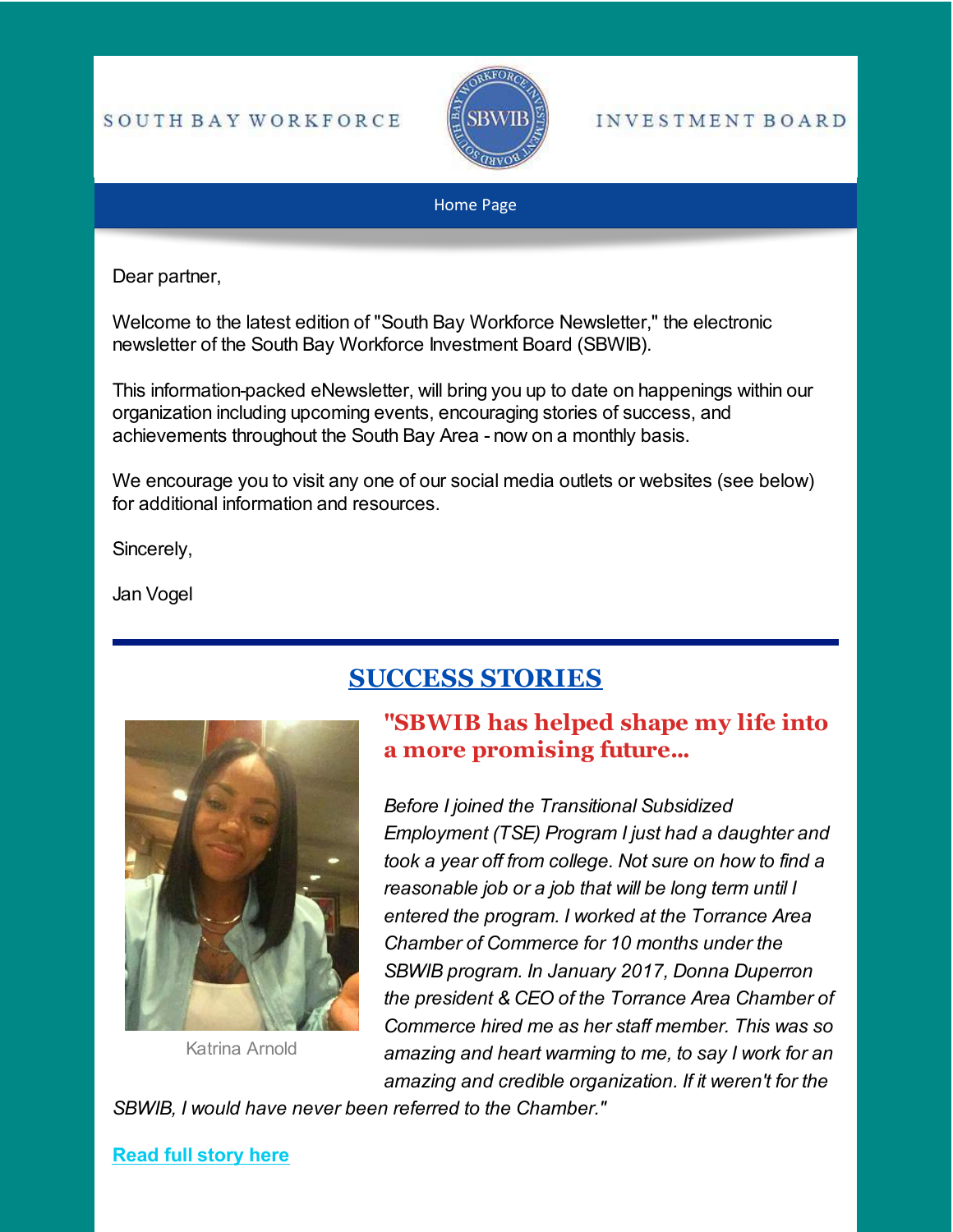# **Homeless, with family and hope, single mother finds assistance through the GAIN programs**

LaPorche Barley, a 27 year old single mother, was on public assistance, homeless and unable to find employment. Due to her hardship she had to stop her education and turn to her local GAIN office to learn about options regarding employment and going back to school. Not long after, LaPorche was told about the Transitional Subsidized Employment program.



LaPorche Barley

LaPorche summarizes her success with a paraphrase of a Sidney Greenberg quote.

*"A successful man (woman in this case) is one who can lay a firm foundation with the bricks that others throw at him (her)."*

*"I interpret this as saying that no matter who tries to stop your growth in life, use the negative as a positive" she concluded.*

**[Read full story here](https://www.sbwib.org/2017-individual-success-stories)**

# **In the NEWS**



**SBWIB Congratulates First 20 Aero-Flex Pre-Apprenticeship Engineering Graduates in Partnership with Northrop Grumman Corporation**

The South Bay Workforce Investment Board (SBWIB) and its Aero-Flex Pre-Apprenticeship partners welcomed the first graduates from

Northrop Grumman's Spring 2017 HIP (High School Involvement Partnership program on May 25th. Among the 23 youth enrolled in Northrop Grumman's HIP program, 20 enlisted in SBWIB's pilot "earn and learn" Aero-Flex Pre-Apprenticeship in Engineering. Two of the first students to complete all components of the Aero-Flex Pre-Apprenticeship program were each presented with a \$500 stipend check.

**[Read full article here](http://files.constantcontact.com/1c123a6f401/8a80654a-bbf8-4cc1-844f-5dc359fcb861.pdf)**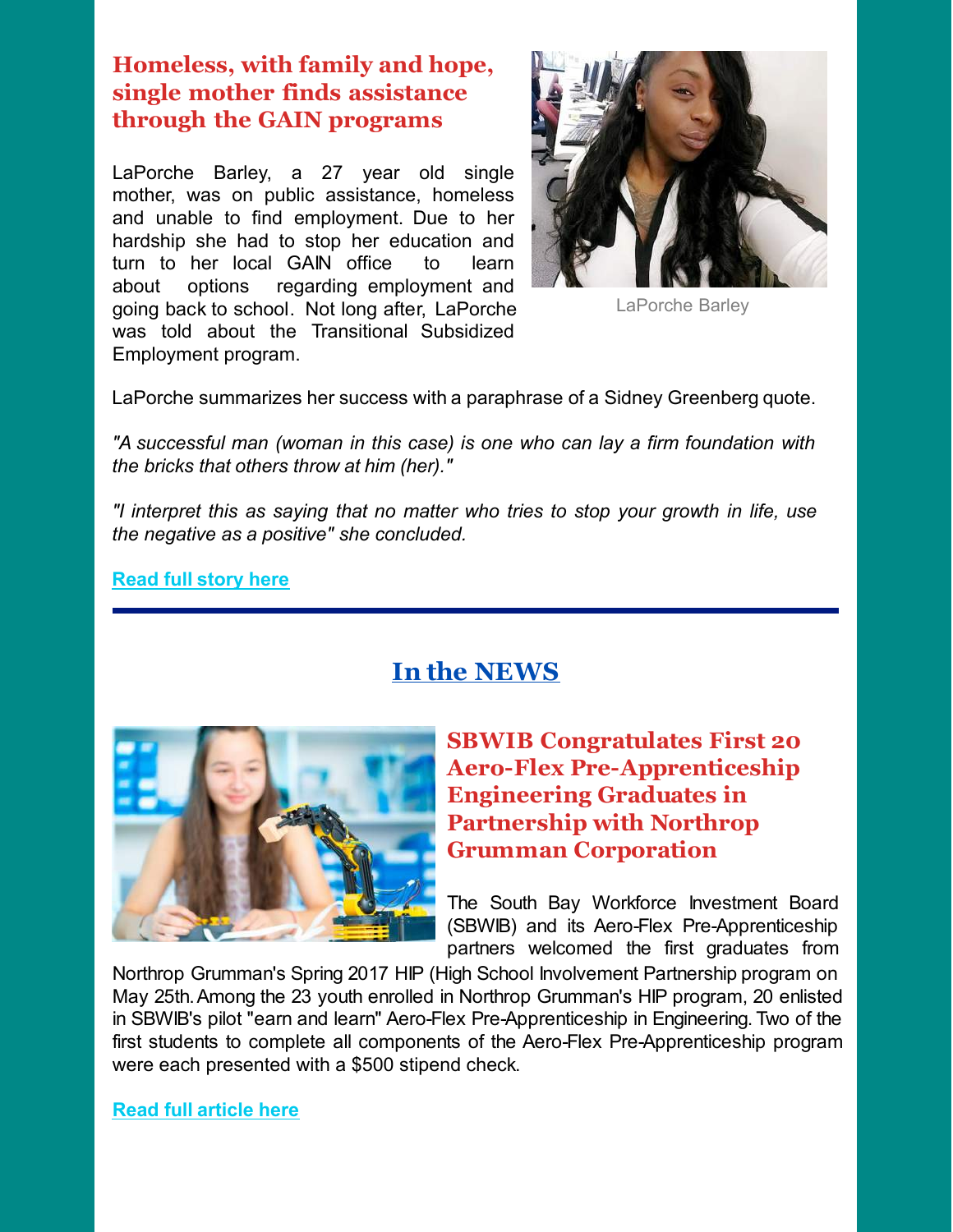### **3rd Annual AMETLL Consortium School Maker Faire Attracts More Than 900 Participants from Throughout South Bay Region**

Hawthorne High was again the host for the third annual AMETLL Consortium School Maker Faire, May 13, 2017, where more than 900 high school students, educators and family



members from five South Bay regional school districts joined with representatives from 47 high tech companies and technical schools to showcase advanced manufacturing techniques, robotics competitions and STEM Related Exhibits.

#### **[Read full article here](https://docs.wixstatic.com/ugd/b8c0dc_8c6137b8e1e64024860469efcf254533.pdf)**



## **Civic Leaders Join with SBWIB to Honor 42 Fit for Gold Tutoring & Fitness Academy Graduates from South Bay Area High Schools**

More than 100 family members and civic leaders were on hand to celebrate graduation ceremonies for 42 South Bay area high school seniors who completed the Fit for Gold Tutoring

& Fitness Academy presented May 17th by the SBWIB at Rogers Park in Inglewood.

#### **[Read full article here](https://docs.wixstatic.com/ugd/b8c0dc_5735f950d8ae4277b7a6fe35620bb143.pdf) [View story on Hawthorne Press Tribune](https://docs.wixstatic.com/ugd/b8c0dc_b0dd626e48e54a1ab559bc9296d940fb.pdf)**

# **ANNOUNCEMENTS**

# Save the Date for SBWIB's 22nd Annual Alumni Awards Ceremony

Every year the SBWIB and community partners in the South Bay come together to congratulate and award participants who have successfully made it through various SBWIB programs, got training and found jobs. This event not only recognizes them but also raise funds to support our youth programs and teen centers.

**Date:** Thursday, October 12th, 2017 **Time:** 6 p.m. - 9 p.m. **Location:** Torrance Marriott 3635 Fashion Way, Torrance, CA 90503

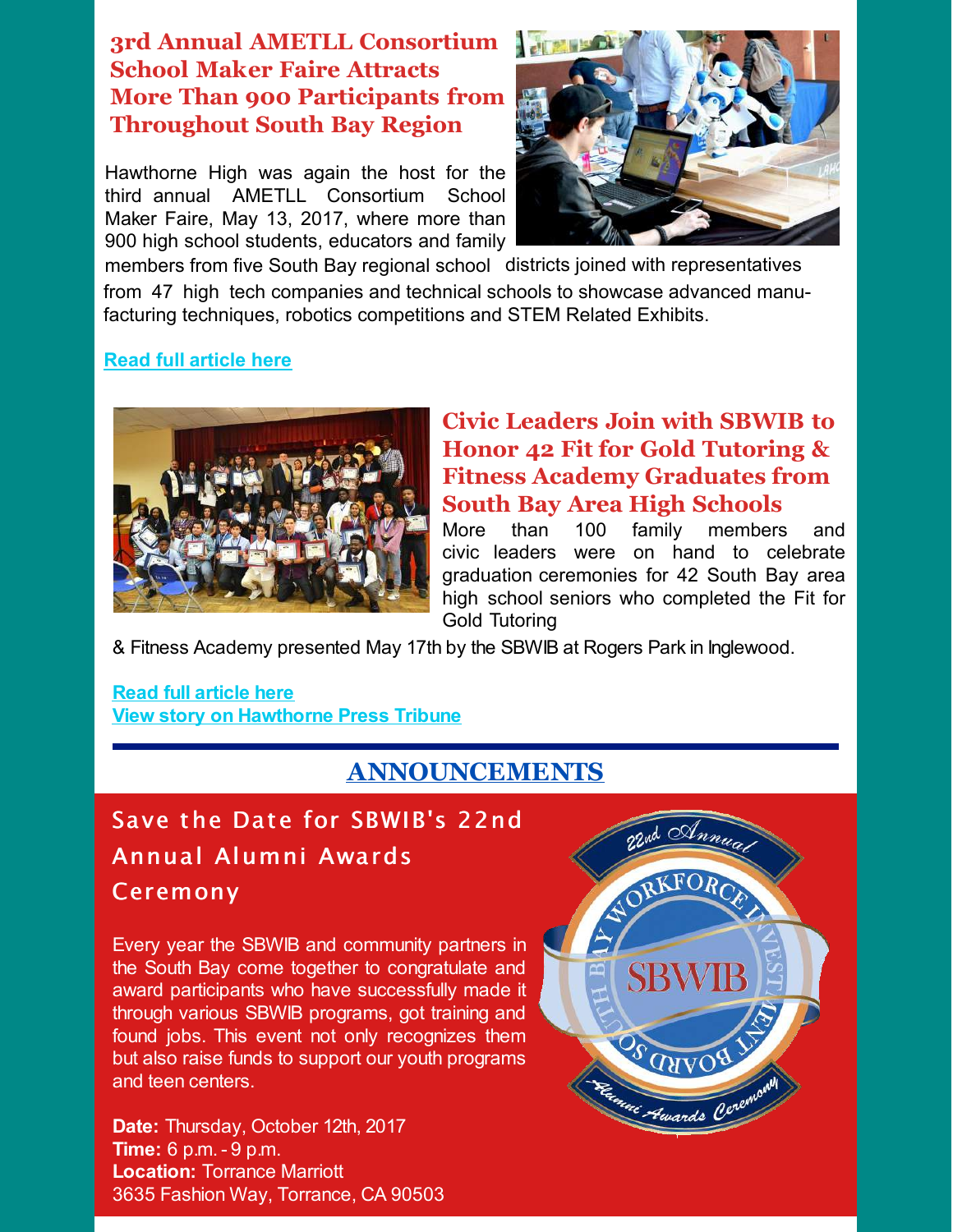

# **Fiber-Optic Master Plan**

The SBWIB in partnership with the South Bay Cities Council of Governments, have developed a Broadband Fiber-Optic Master Plan for the South Bay region. Fast Broadband provides improved download and upload speeds, as well as a more reliable service, a crucial driver for job creation and economic growth. Click on the links below to view the report.

**[Download full report here](https://docs.wixstatic.com/ugd/b8c0dc_902ad13479b947b79322dbd8bffcf411.pdf) [Download executive summary here](https://docs.wixstatic.com/ugd/b8c0dc_c5f7af9fd5ce49698a9dee2e0e3aace1.pdf)**

### **Construction Job Opportunities**

The SBWIB's Construction and Utilities Pathways program (CUPP) connects individuals ages 18-24 with contractors, developers, union representatives and provides assistance with job placement. CUPP orientations are held every other Friday at the Inglewood One-Stop Center to prepare individuals for upcoming construction projects.

During last quarter, 466 job seekers attended the orientations. If interested in construction work or in an apprenticeship training program, contact Rosalin D. Clark. To set an appointment, contact information found on flyer.



#### **[Download flyer here](https://docs.wixstatic.com/ugd/b8c0dc_38f484f2c2e647b2aca5212f744e5cf4.pdf)**



## **Making College Affordable & Accessible in the South Bay**

The goal of the **[South Bay Promise](http://southbaypromise.org/)** program is to make college affordable and accessible in the South Bay and to help create a college-going culture, while benefiting local businesses, fostering economic growth and creating a sense of pride in our community. Students enrolled in the program will receive free college

enrollment fees in the first year, a value of over \$1,000; and priority registration at El Camino College.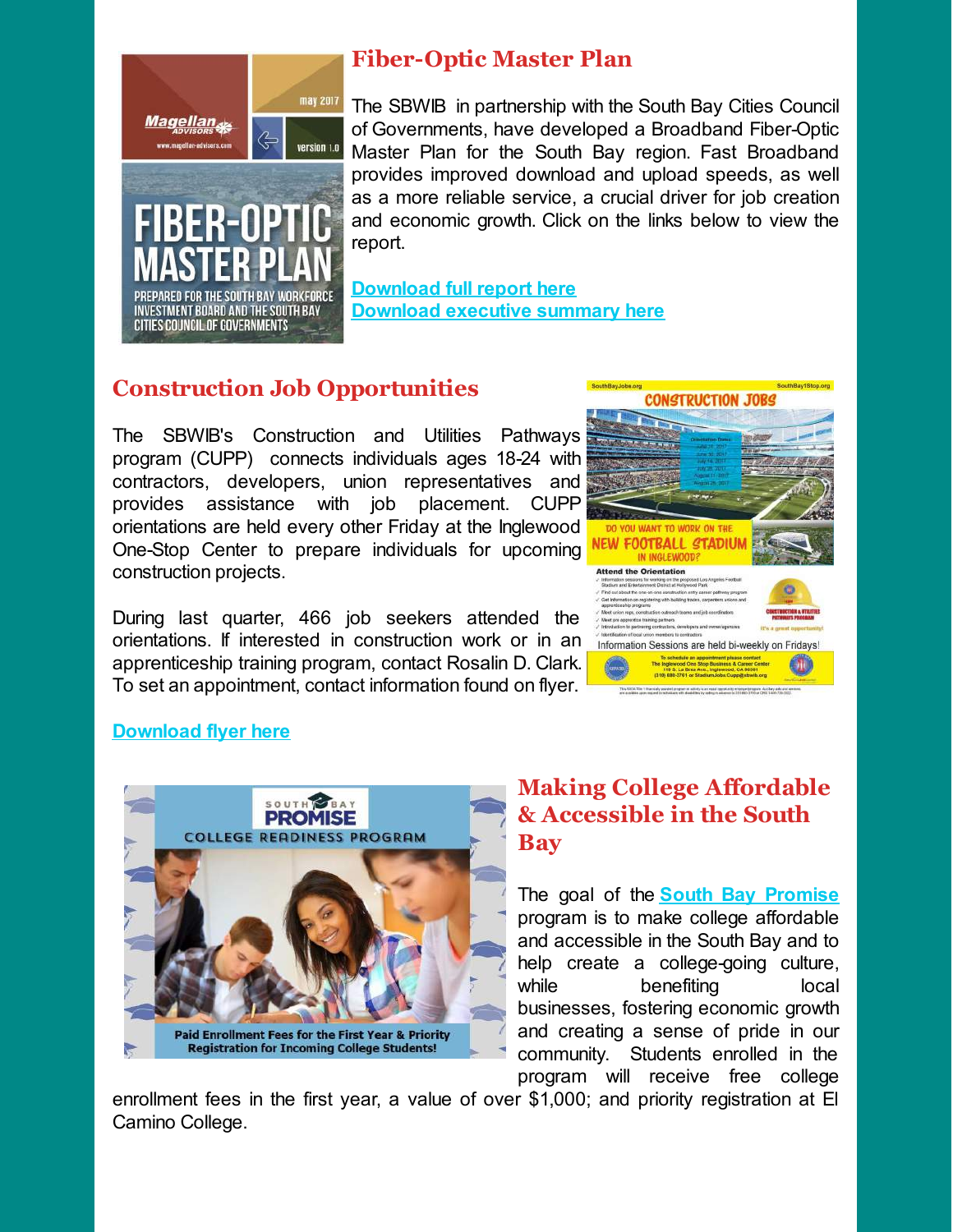transition into college and prepare for careers. Follow the links below for more information on the South Bay Promise or call Andrea Sala, 310-660-3683. The SBWIB has been a key partner with El Camino College in the South Bay Promise by providing services to South Bay Promise students teaching them workplace readiness skills as they

#### **[SouthBayPromise.org website](http://southbaypromise.org/)  [Download flyer here](https://docs.wixstatic.com/ugd/b8c0dc_8aab3bd119e64c9f91c083132554ae99.pdf)**





#### **Ready for some summer jobs?**

Summer is around the corner, if you know of any youth interested in finding employment for the summer we have a list of employers for them to consider.

Last quarter a total of 360 youth from the South Bay area were enrolled in the WIOA year-round Youth Program. Youth received pre-emloyment

Blueprint for Workplace success training and 200 hours of paid occupational training based on their career interest and aptitude. Finding youth jobs doesn't stop there. Refer any youth to the listings on the link below for job opportunities.

#### **[Youth job openings](http://southbayyouth.org/wp-content/uploads/2017/06/Youth-Job-Openings-6.1.17.pdf) [SouthBayYouth.org](http://southbayyouth.org/)**

### **Monthly Employer Panels/Hiring events**

Every month the SBWIB organizes monthly Employer Panel/Hiring events at the Los Angeles Air Force Base. Past participating companies included: Metro, Chick-fil-A, Northrop Grumman, Pride Industries, L-3 Communications, US Customs Border Protection, OSI Systems, Inc. and Lockhead Martin.

Enhanced Workforce Transition Assistance and employment services are available to military professionals, spouses, and veterans. Services include: information sessions, intake, employment preparation workshops and job placement services at the South Bay One-Stop Business & Career Center



and at the Airman Family and Readiness Center at Los Angeles Air Force Base.

#### **[Download flyer here](https://docs.wixstatic.com/ugd/b8c0dc_1ee9e0436eb8454ba36847ed7995b845.pdf)**